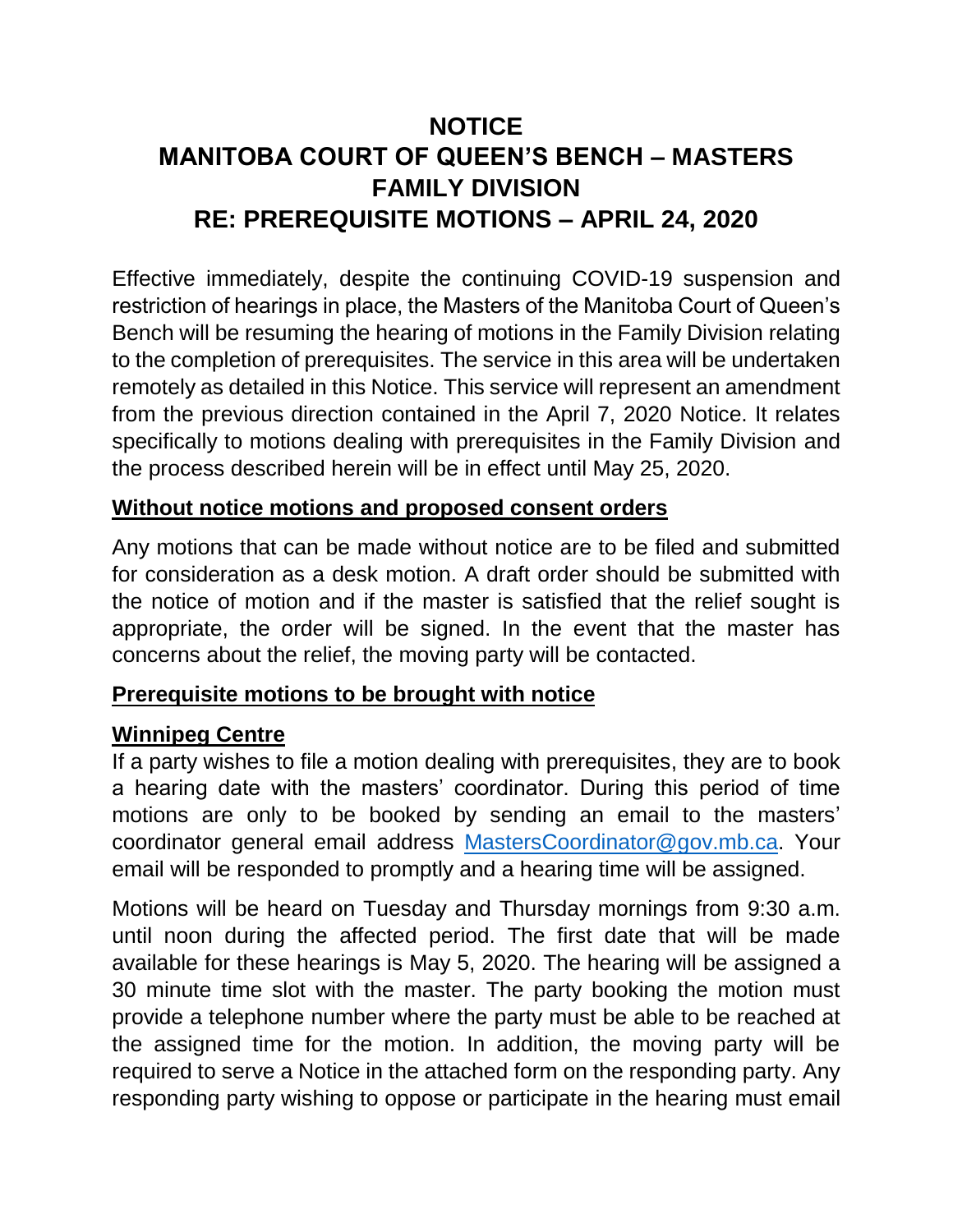the masters' coordinator a telephone number at which that party can be reached at the appointed time for the hearing of the motion.

The motion will be heard by teleconference and the master will call the moving party and the responding party at the numbers that have been provided to the masters' coordinator.

If at the hearing it is determined that the matter is contested and that further material is required to be filed, the master will adjourn the hearing to a contested hearing date and provide timelines for the filing of any necessary material.

All motions being brought on notice along with the supporting affidavit(s) shall be filed at least four (4) clear days before the hearing.

Affidavits of service must confirm service of the attached Notice and must be filed before 2:00 p.m. the day before the scheduled hearing.

## **Brandon and other regions**

The above noted directions and procedure for the Winnipeg Centre concerning without notice motions as well as with notice motions shall also apply to the Brandon Centre as well as the Dauphin, Portage and Morden Centres, subject to the following modifications for with notice motions:

## **Brandon**

Motions are to be booked by sending an email to Michelle Brown, Queen's Bench Trial Coordinator at [BrandonQBTrialCoordinator@gov.mb.ca](mailto:BrandonQBTrialCoordinator@gov.mb.ca) (Michelle Brown's telephone number is (204) 726-7430). Motions will be heard on Monday morning each week (from 9:30 a.m. until 11:30 a.m.) during the suspension period. The first date made available for these hearings is May 4, 2020.

## **Dauphin**

Motions are to be booked by sending an email to Shauna Kachur, Trial Coordinator, at [Shauna.Kachur@gov.mb.ca](mailto:Shauna.Kachur@gov.mb.ca) (Shauna Kachur's telephone number is (204) 622-2100). Motions will be heard on Thursday, May 14, 2020.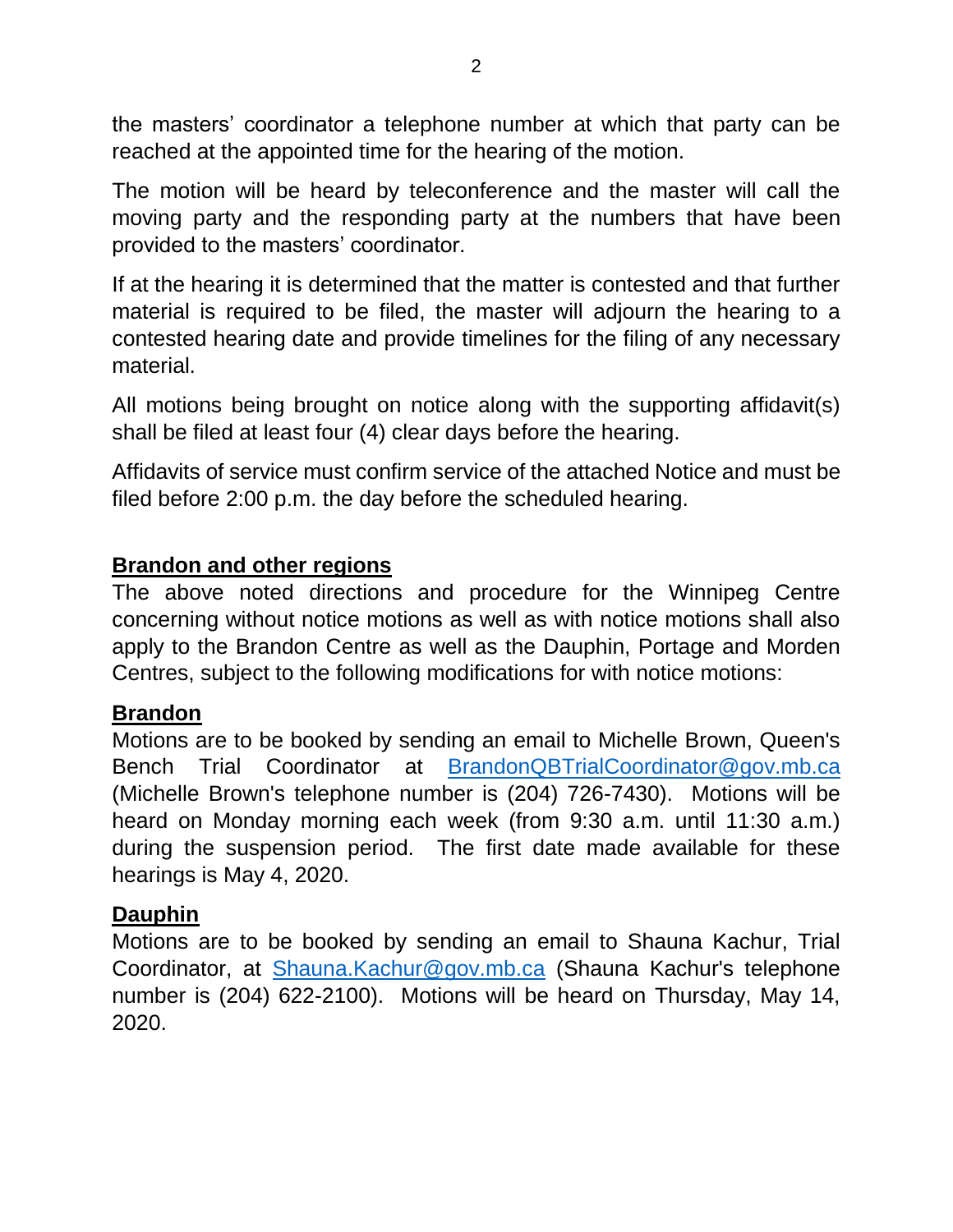## **Portage**

Motions are to be booked by sending an email to Sherry Moffit, Queen's Bench Trial Coordinator at [Sherry.Moffit@gov.mb.ca](mailto:Sherry.Moffit@gov.mb.ca) (Sherry Moffit's telephone number is 204-239-3383). Motions will be heard on Thursday, May 28, 2020.

## **Morden**

Motions are to be booked by sending an email to Jan Moody, Administrator, at [Janett.Moody@gov.mb.ca](mailto:Janett.Moody@gov.mb.ca) (Jan Moody's telephone number is (204) 822-2880). Motions will be heard when arranged (as the next regularly scheduled hearing date in Morden beyond the present suspension period is June 19, 2020).

For matters in Dauphin, Portage and Morden which a party believes is urgent and should be heard sooner than the available dates in that particular centre, a party may, with approval of the master, schedule a with notice motion for hearing in Brandon.

ISSUED BY:

"Original signed by Senior Master Lee"

\_\_\_\_\_\_\_\_\_\_\_\_\_\_\_\_\_\_\_\_\_\_\_\_\_\_\_\_\_\_\_\_\_

Senior Master F.A. Lee April 24, 2020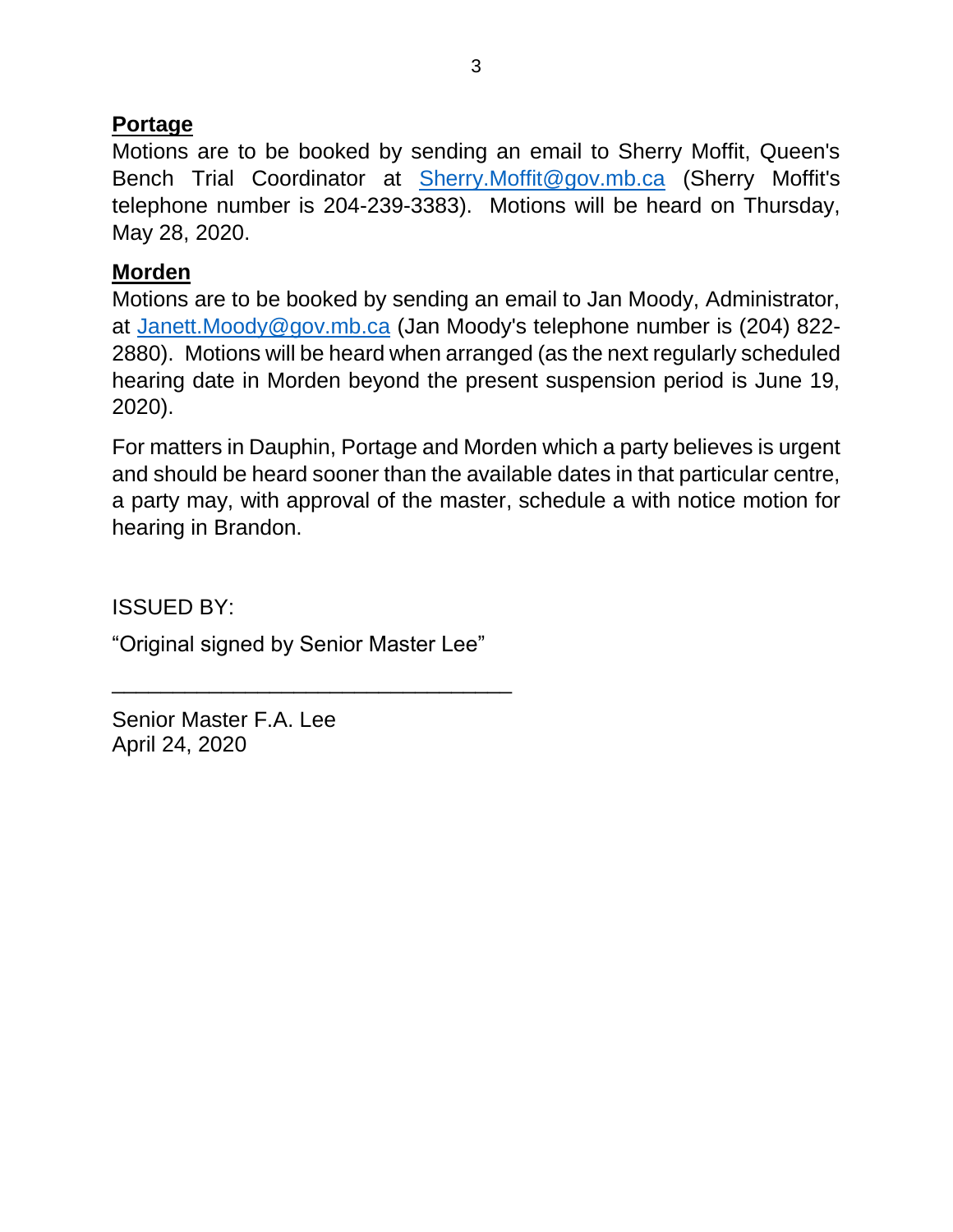## **IMPORTANT NOTICE TO RESPONDENTS MANITOBA COURT OF QUEEN'S BENCH FAMILY DIVISION (WINNIPEG CENTRE)**

You are being served with a Notice of Motion relating to the completion of prerequisites in your Family Division matter. If you are opposed to the relief being sought by the moving party or wish to participate at the hearing, you are required to provide an email to the Masters' Coordinator email address, [MastersCoordinator@gov.mb.ca,](mailto:MastersCoordinator@gov.mb.ca) providing a telephone number at which you will be available at the assigned time of the hearing as shown on the Notice of Motion. You will be contacted by telephone at that time by the presiding master. If you cannot email, you may contact the Masters' Coordinator at 204-945-0994 to provide telephone contact information. If you are opposing the relief sought you are expected to file responding material within the time periods prescribed by the Court of Queen's Bench Rules. You are NOT to attend at the court house for the hearing as these motions are being heard strictly by way of teleconference during the current COVID-19 restriction period.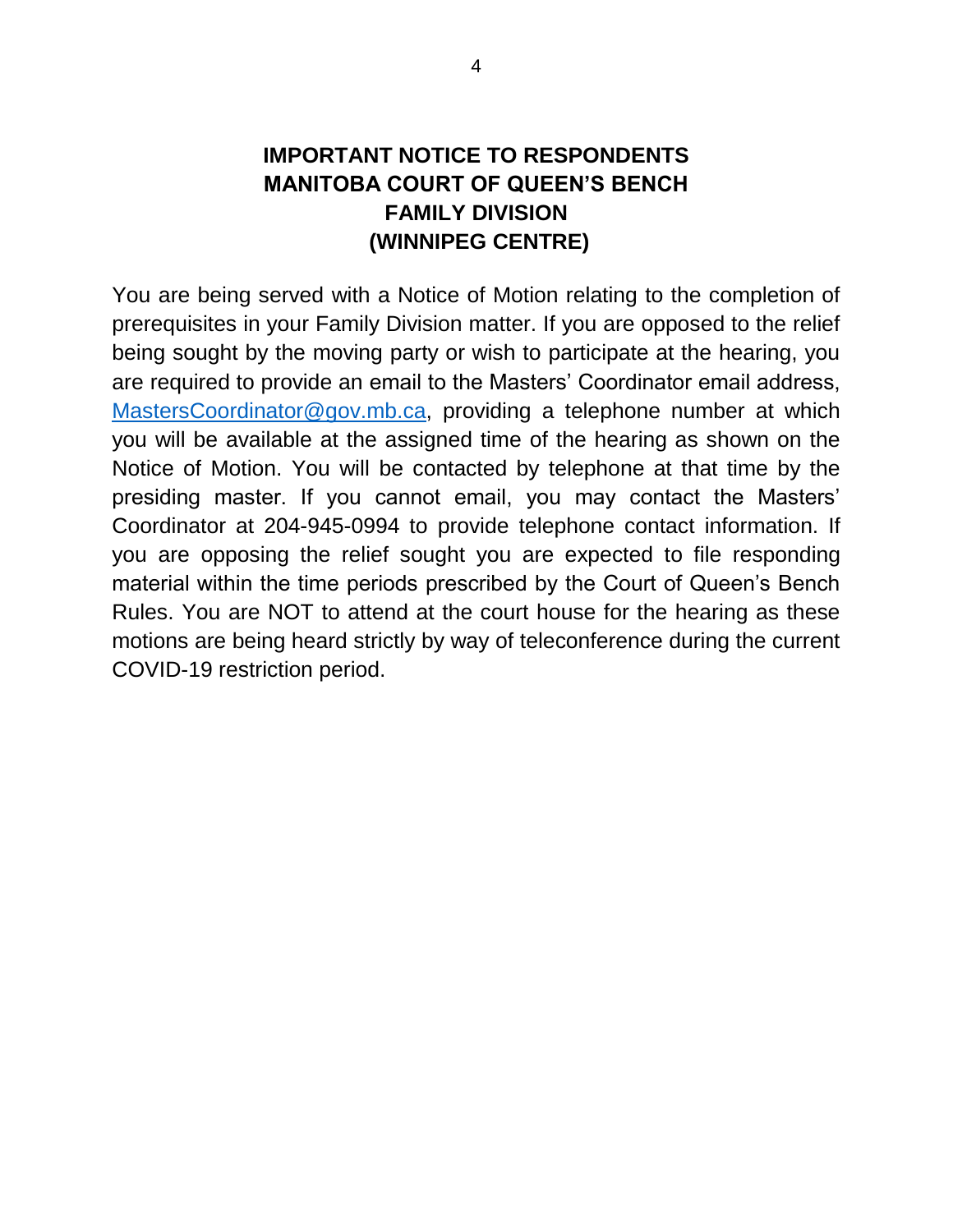## **MANITOBA COURT OF QUEEN'S BENCH FAMILY DIVISION (BRANDON CENTRE)**

You are being served with a Notice of Motion relating to the completion of prerequisites in your Family Division matter. If you are opposed to the relief being sought by the moving party or wish to participate at the hearing, you are required to provide an email to Michelle Brown, Queen's Bench Trial Coordinator by emailing [BrandonQBTrialCoorinator@gov.mb.ca](mailto:BrandonQBTrialCoorinator@gov.mb.ca) providing a telephone number at which you will be available at the assigned time of the hearing as shown on the Notice of Motion. You will be contacted by telephone at that time by the presiding master. If you cannot email, you may contact the Trial Coordinator at (204) 726-7430 to provide telephone contact information. If you are opposing the relief sought, you are expected to file responding material within the time periods prescribed by the Court of Queen's Bench Rules. You are NOT to attend at the court house for the hearing as these motions are being heard strictly by way of teleconference during the current COVID-19 restriction period.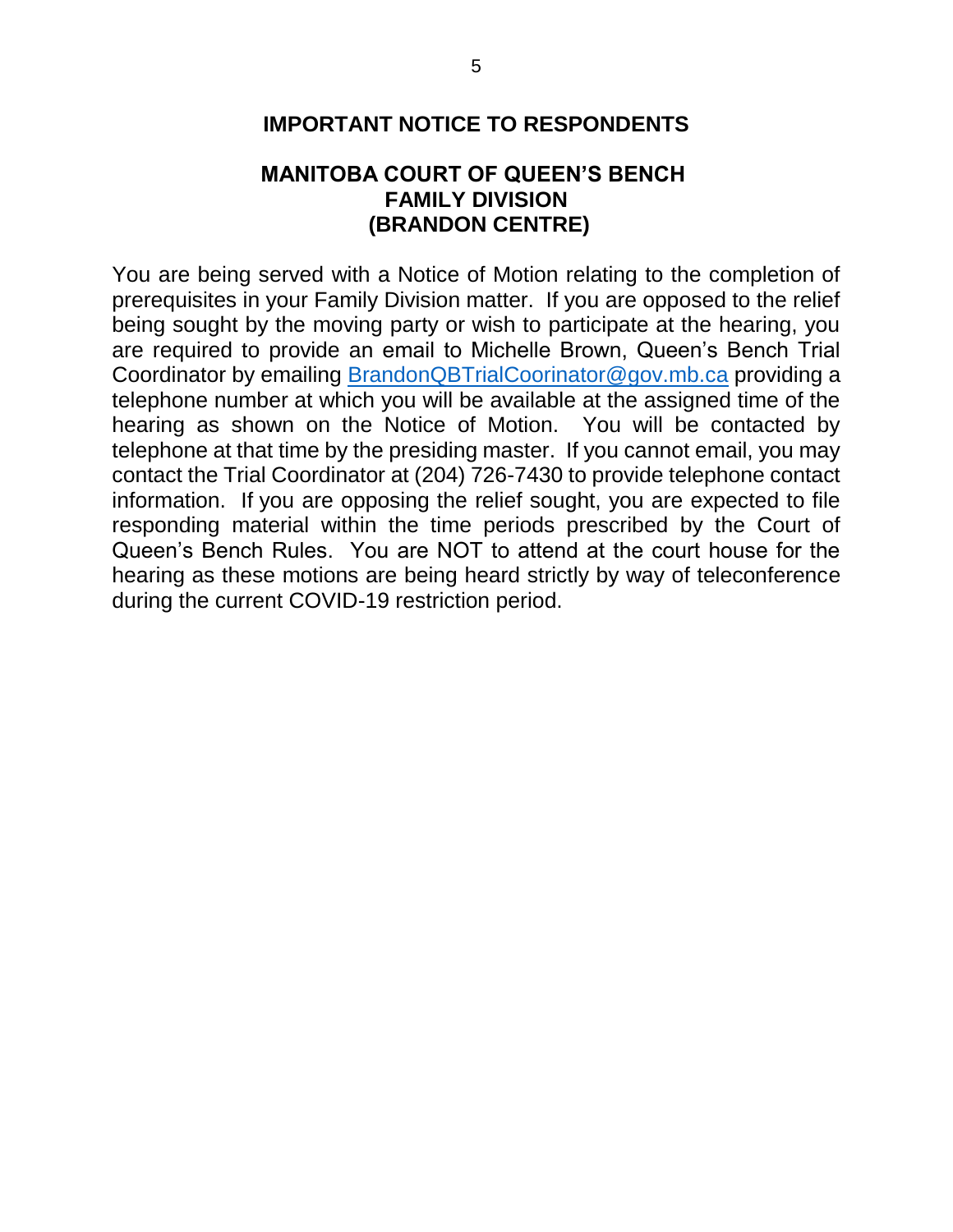## **MANITOBA COURT OF QUEEN'S BENCH FAMILY DIVISION (DAUPHIN CENTRE)**

You are being served with a Notice of Motion relating to the completion of prerequisites in your Family Division matter. If you are opposed to the relief being sought by the moving party or wish to participate at the hearing, you are required to provide an email to Shauna Kachur, Queen's Bench Trial Coordinator by emailing [Shauna.Kachur@gov.mb.ca](mailto:Shauna.Kachur@gov.mb.ca) providing a telephone number at which you will be available at the assigned time of the hearing as shown on the Notice of Motion. You will be contacted by telephone at that time by the presiding master. If you cannot email, you may contact the Trial Coordinator at (204) 622-2100 to provide telephone contact information. If you are opposing the relief sought, you are expected to file responding material within the time periods prescribed by the Court of Queen's Bench Rules. You are NOT to attend at the court house for the hearing as these motions are being heard strictly by way of teleconference during the current COVID-19 restriction period.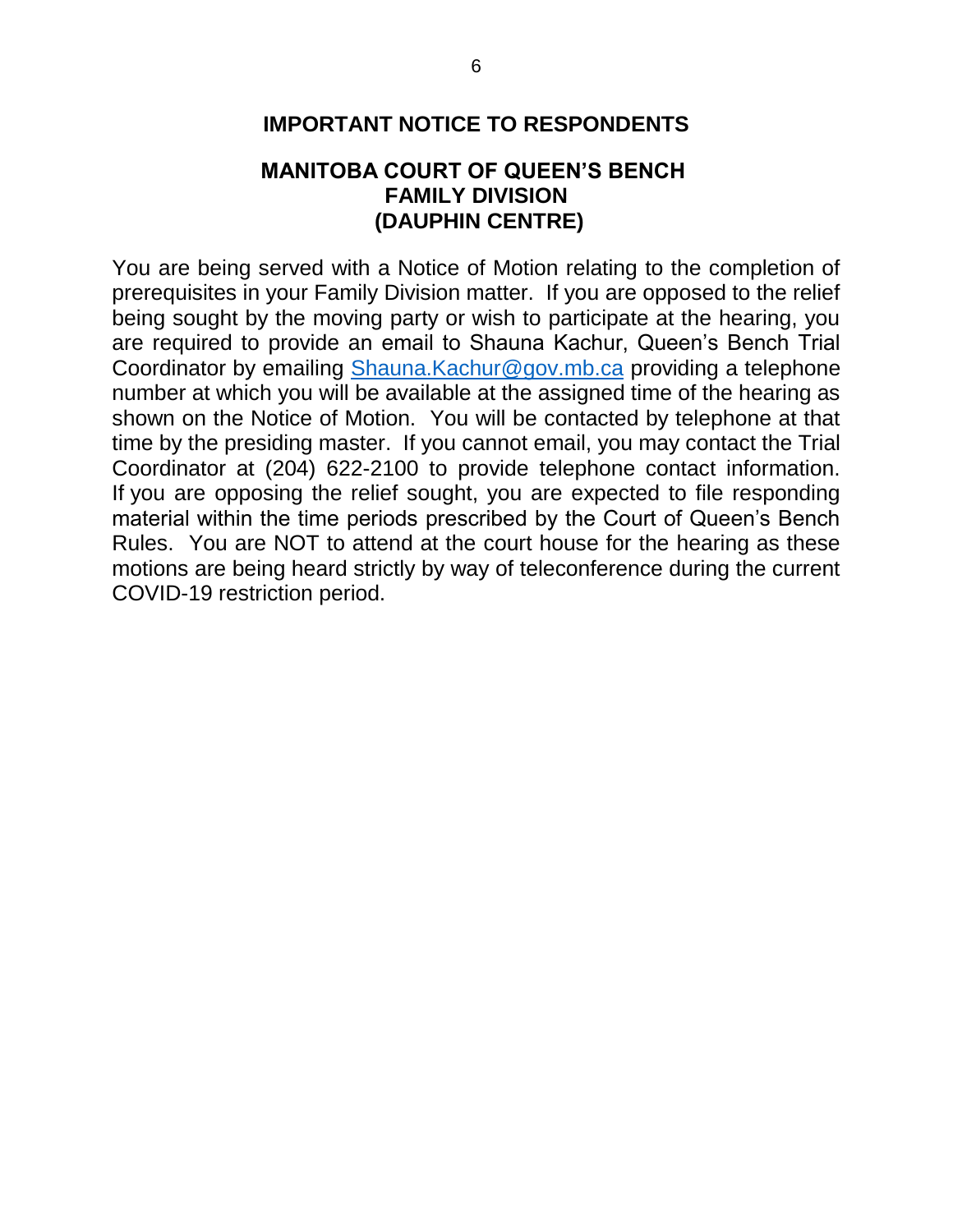## **MANITOBA COURT OF QUEEN'S BENCH FAMILY DIVISION (PORTAGE LA PRAIRIE CENTRE)**

You are being served with a Notice of Motion relating to the completion of prerequisites in your Family Division matter. If you are opposed to the relief being sought by the moving party or wish to participate at the hearing, you are required to provide an email to Sherry Moffit, Queen's Bench Trial Coordinator by emailing [Sherry.Moffit@gov.mb.ca](mailto:Sherry.Moffit@gov.mb.ca) providing a telephone number at which you will be available at the assigned time of the hearing as shown on the Notice of Motion. You will be contacted by telephone at that time by the presiding master. If you cannot email, you may contact the Trial Coordinator at (204) 239-3383 to provide telephone contact information. If you are opposing the relief sought, you are expected to file responding material within the time periods prescribed by the Court of Queen's Bench Rules. You are NOT to attend at the court house for the hearing as these motions are being heard strictly by way of teleconference during the current COVID-19 restriction period.